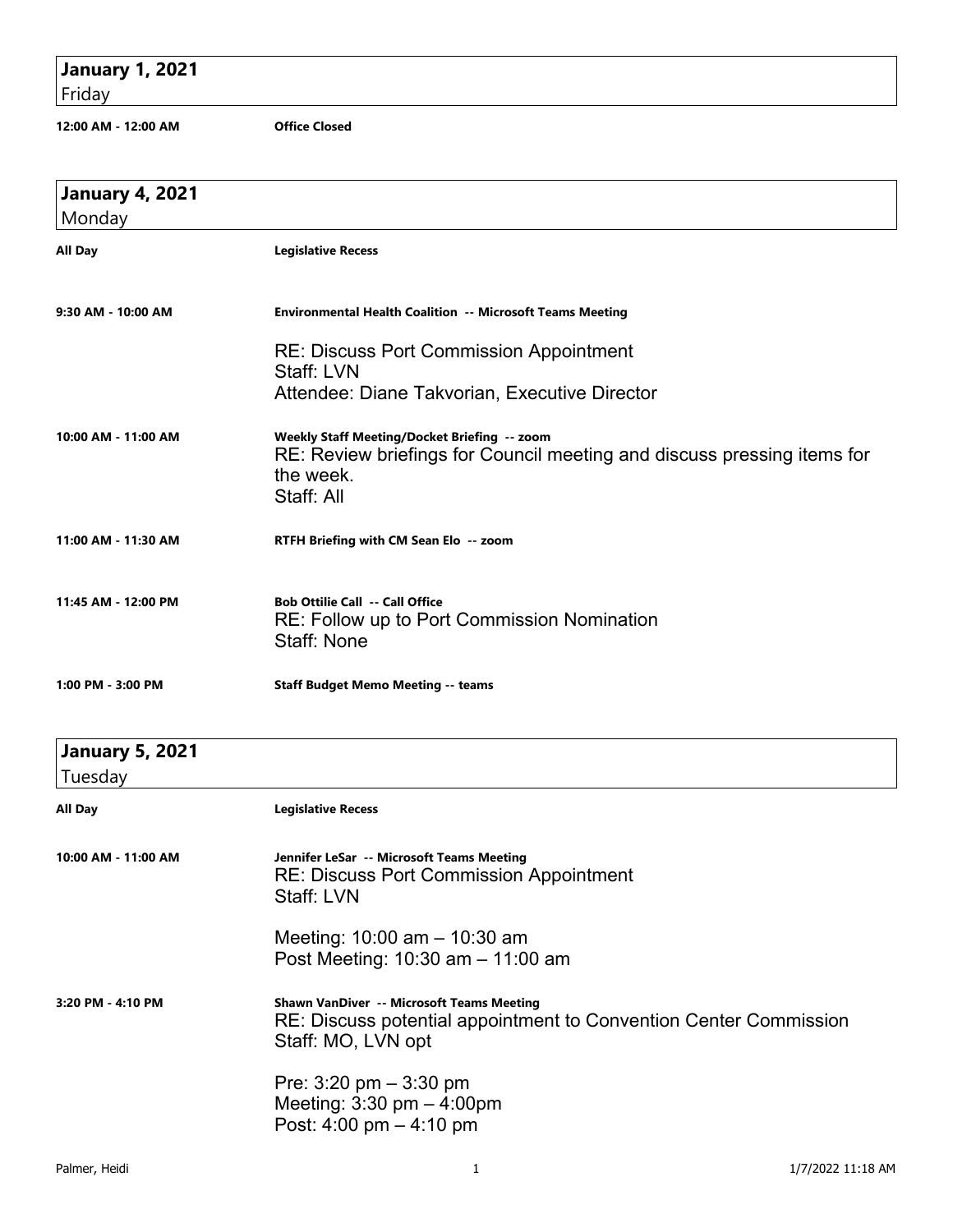### **January 5, 2021 Continued**

Tuesday

 **January 6, 2021**

Wednesday

| All Day | <b>Legislative Recess</b> |
|---------|---------------------------|

| 9:00 AM - 10:00 AM                 | Sean, Lydia, and Maya -- Microsoft Teams Meeting<br>RE: Budget Memo<br>SER, LVN, MR                                                                                                                                                                                                                                                                                                                                 |
|------------------------------------|---------------------------------------------------------------------------------------------------------------------------------------------------------------------------------------------------------------------------------------------------------------------------------------------------------------------------------------------------------------------------------------------------------------------|
| 10:00 AM - 11:00 AM                | PRA Compliance Training -- Microsoft Teams Meeting                                                                                                                                                                                                                                                                                                                                                                  |
| 11:00 AM - 11:30 AM                | AFSCME Local 127 -- zoom<br>RE: Meet and Greet with AFSCME Union leaders and staff to discuss<br>upcoming Year 2021 work<br>Staff: LVN                                                                                                                                                                                                                                                                              |
| 11:50 AM - 12:30 PM                | Interview with U-T Reporter Andrea Lopez-Villafana -- zoom<br>RE: U-T Reporter Andrea Lopez-Villafana is working on a community story<br>about the neighborhood of Mount Hope. It seems that residents in the area<br>are looking for ways to bring more resources to the community to increase<br>access to jobs, healthy food and more.<br>Staff: MR, BW,                                                         |
|                                    | Pre-brief: $11:50$ am $- 12:00$ pm<br>Interview: $12:00 \text{ pm} - 12:30 \text{ pm}$                                                                                                                                                                                                                                                                                                                              |
| 1:00 PM - 2:30 PM                  | <b>Budget Memo Review -- Microsoft Teams Meeting</b>                                                                                                                                                                                                                                                                                                                                                                |
| 2:30 PM - 3:00 PM                  | 700 Form Review -- Microsoft Teams Meeting<br>RE: Review potential 700 Form submissions<br>Staff: HP, LVN                                                                                                                                                                                                                                                                                                           |
| <b>January 7, 2021</b><br>Thursday |                                                                                                                                                                                                                                                                                                                                                                                                                     |
| All Day                            | <b>Legislative Recess</b>                                                                                                                                                                                                                                                                                                                                                                                           |
| 8:30 AM - 9:30 AM                  | Lydia/Sean Check in -- - Microsoft Teams Meeting                                                                                                                                                                                                                                                                                                                                                                    |
| 10:00 AM - 11:00 AM                | Greet Meeting/Training: Office of Councilmember Sean Elo-Rivera and Office of the City Clerk -- zoom<br>The Office of Councilmember Sean Elo-Rivera is invited to join the Office<br>of the City Clerk as we take a deeper dive into all of the ways our office is<br>here to provide your office with technical and procedural support; plus, we<br>will review procedures and resources available for your staff. |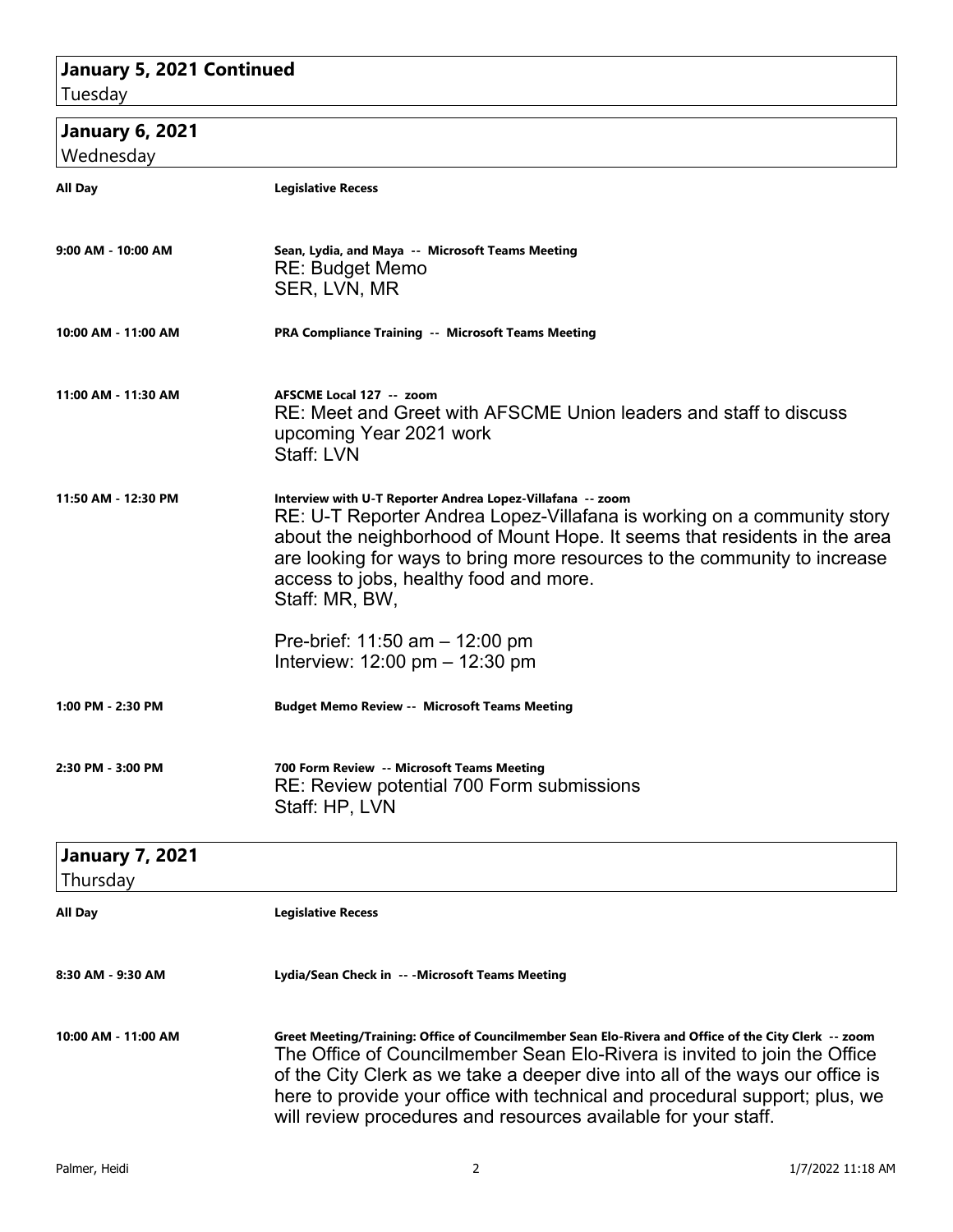## **January 7, 2021 Continued** Thursday **2:00 PM - 4:00 PM Ethics Training -- Zoom** RE: Ethics Training hosted by the SD Ethics Commission. See the attached handouts for reference during the training. Staff: ALL  **January 8, 2021** Friday **All Day Legislative Recess 9:30 AM - 10:00 AM Comms Meeting -- Microsoft Teams Meeting 10:00 AM - 11:30 AM Staff Only Docket Briefings Preview -- Teams** RE: Preview docket briefs that will be turned in to Sean Friday afternoons the Docket Briefings are due Thursday COB and report out on community issues/meetings. Staff: All **12:00 PM - 12:30 PM Internal Meeting -- teams** RE: Discuss LUH / ATI Committee Priorities

**1:30 PM - 2:00 PM D9/Geysil Arroyo -- Teams** RE: Discuss vacancy on Community College District Board of Trustees Staff: MO **2:00 PM - 3:30 PM MTS Board Orientation -- Webinar** RE: New Board Member Orientation

## Staff: None – for members only  **January 11, 2021** Monday **9:00 AM - 10:00 AM Franchise Debrief -- teams 10:00 AM - 11:00 AM Weekly Staff Meeting/Docket Briefing -- Zoom** RE: Review briefings for Council meeting and discuss pressing items for the week. Staff: All **12:45 PM - 1:00 PM Council brief discussion -- teams 1:00 PM - 1:30 PM Climate Action Campaign -- Zoom** RE: Discuss recommendations for the Climate Action Plan Update Staff: BD, MR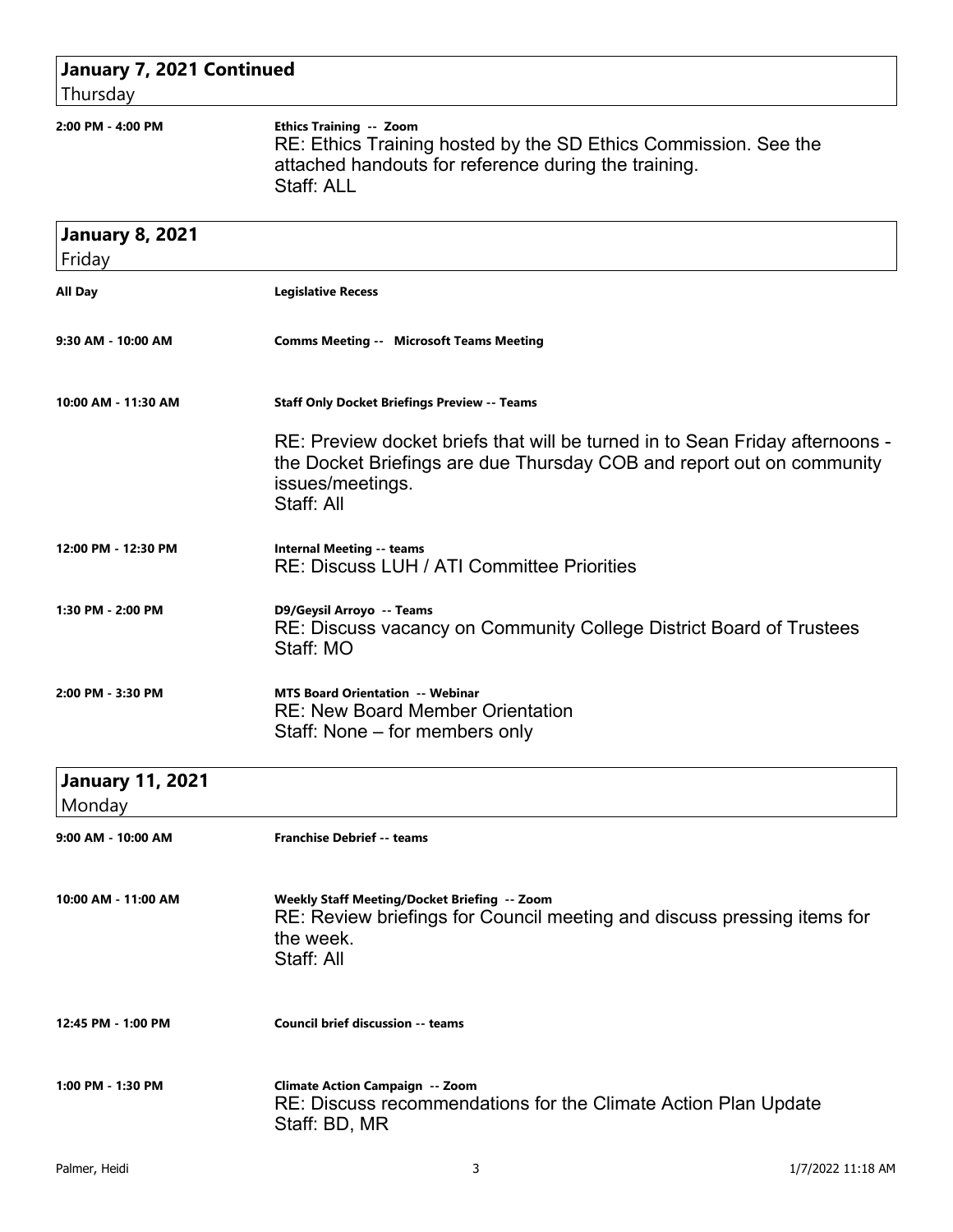| Monday                               | January 11, 2021 Continued                                                                                                                                 |  |  |
|--------------------------------------|------------------------------------------------------------------------------------------------------------------------------------------------------------|--|--|
| 2:30 PM - 3:00 PM                    | <b>CM Sean Elo Rivera -- zoom</b>                                                                                                                          |  |  |
| 3:10 PM - 4:10 PM                    | <b>Councilmember Elo-Rivera and Convention Center -- Microsoft Teams Meeting</b>                                                                           |  |  |
|                                      | RE: Housing Commission and Convention Center                                                                                                               |  |  |
|                                      | <b>Post: Housing Commission</b><br><b>Meeting: Convention Center</b><br><b>Post: Convention Center</b>                                                     |  |  |
| 4:15 PM - 4:30 PM                    | <b>MLK Day/Inauguration Comms -- teams</b>                                                                                                                 |  |  |
| <b>January 12, 2021</b><br>Tuesday   |                                                                                                                                                            |  |  |
| 9:00 AM - 10:30 AM                   | <b>CLOSED SESSION -- teams</b>                                                                                                                             |  |  |
| 11:00 AM - 4:00 PM                   | Council/HA/PFFA -- zoom                                                                                                                                    |  |  |
| 4:00 PM - 4:30 PM                    | <b>ED&amp;IR Docket Brief -- Microsoft Teams Meeting</b>                                                                                                   |  |  |
|                                      | RE: Review items coming to ED&IR on 1/13<br>Staff: LVN, MR, JN, JG, BW                                                                                     |  |  |
| 4:30 PM - 5:30 PM                    | <b>LUH Priorities Review -- teams</b>                                                                                                                      |  |  |
| <b>January 13, 2021</b><br>Wednesday |                                                                                                                                                            |  |  |
| 9:00 AM - 10:00 AM                   | Get It Done Briefing (CD 9) -- zoom                                                                                                                        |  |  |
| 10:00 AM - 10:30 AM                  | Southwest Strategies/Falck -- zoom<br>RE: Meet and Greet with Falck to discuss the award of the ambulance<br>contract.<br>Staff: BW                        |  |  |
| 10:30 AM - 10:45 AM                  | <b>SW Strat Debrief -- teams</b>                                                                                                                           |  |  |
| 11:20 AM - 12:10 PM                  | Councilmember Sean Elo-Rivera & Sandy Kerl -- Microsoft Teams Meeting<br>Pre: 11:20 am -11:30 am<br>Meeting: 11:30 am - 12 pm<br>Post: 12:00 pm - 12:10 pm |  |  |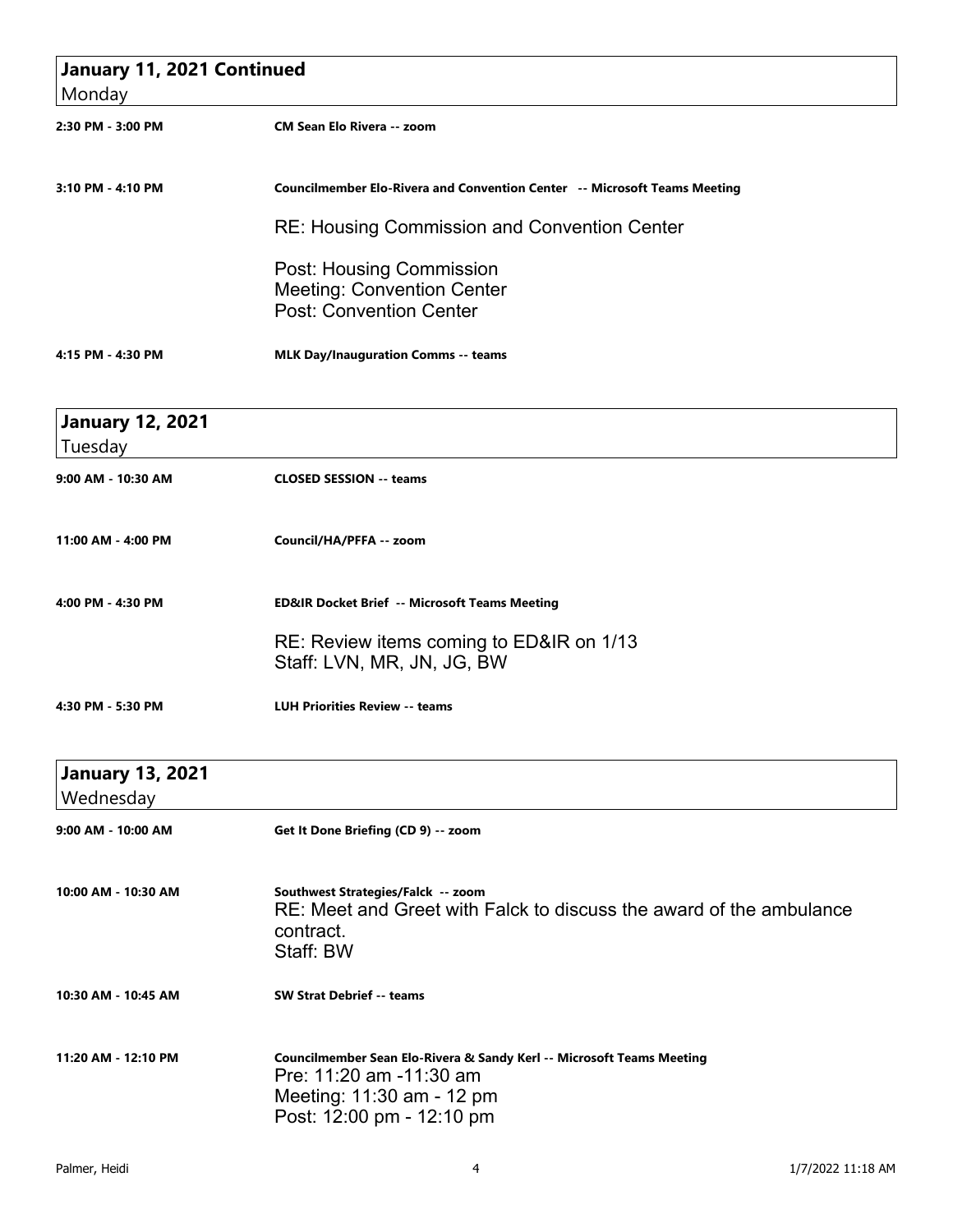| January 13, 2021 Continued          |                                                                                                                                                                                                                                                                                |  |
|-------------------------------------|--------------------------------------------------------------------------------------------------------------------------------------------------------------------------------------------------------------------------------------------------------------------------------|--|
| Wednesday                           |                                                                                                                                                                                                                                                                                |  |
| 12:30 PM - 2:00 PM                  | Ad Hoc Committee: Addressing Homelessness Among Black San Diegans -- zoom                                                                                                                                                                                                      |  |
| 2:00 PM - 5:00 PM                   | ED&IR -- zoom                                                                                                                                                                                                                                                                  |  |
| 5:00 PM - 5:30 PM                   | <b>LUH Priorities Review -- teams</b>                                                                                                                                                                                                                                          |  |
| 5:45 PM - 7:45 PM                   | State of the City -- zoom<br>RE: State of the City Watch Party                                                                                                                                                                                                                 |  |
| <b>January 14, 2021</b><br>Thursday |                                                                                                                                                                                                                                                                                |  |
| 9:20 AM - 10:20 AM                  | Meet and Greet Councilmember Elo-Rivera and Rick Gentry -- Microsoft Teams Meeting                                                                                                                                                                                             |  |
|                                     | RE: Meet and Greet with Rick Gentry of the Housing Commission                                                                                                                                                                                                                  |  |
|                                     | Pre-Brief: 9:20 am - 9:30 am<br>Meeting: $9:30$ am $- 10:00$ am<br>Post Brief: 10:00 am - 10:20 am                                                                                                                                                                             |  |
| 10:30 AM - 12:00 PM                 | CoC General Membership Meeting -- zoom                                                                                                                                                                                                                                         |  |
| 12:30 PM - 12:50 PM                 | <b>Internal Meeting -- teams</b><br>Staff: Lydia                                                                                                                                                                                                                               |  |
| 12:50 PM - 1:50 PM                  | D9 CM Elo-Rivera/PANA -- Teams<br>RE: Meet and Greet to discuss Partnership of the Advancement of the New<br>Americans (PANA)'s policy priorities for the next year.<br>Staff: LVN, MO<br>Attendees: Nancy Nguyen, Ramla Sahid, Homayra Yusufi, Jeanine Erikat,<br>Sara Alagha |  |
|                                     | Pre-brief: $12:50 - 1:00$ pm<br>Meeting: $1:00 - 1:30$ pm<br>Post-brief: $1:30 - 1:50$ pm                                                                                                                                                                                      |  |
| 1:45 PM - 2:15 PM                   | <b>ATI Priorities Review -- teams</b>                                                                                                                                                                                                                                          |  |
| 2:20 PM - 3:20 PM                   | DA Summer Stephan/CM Sean Elo-Rivera -- Microsoft Teams Meeting                                                                                                                                                                                                                |  |
|                                     | RE: Re-connect under this new role and learn more about CM Elo-Rivera's<br>priorities and plans for D-9.<br>Staff: LVN<br>Attendees: District Attorney Summer Stephan and Yoli Apalategui                                                                                      |  |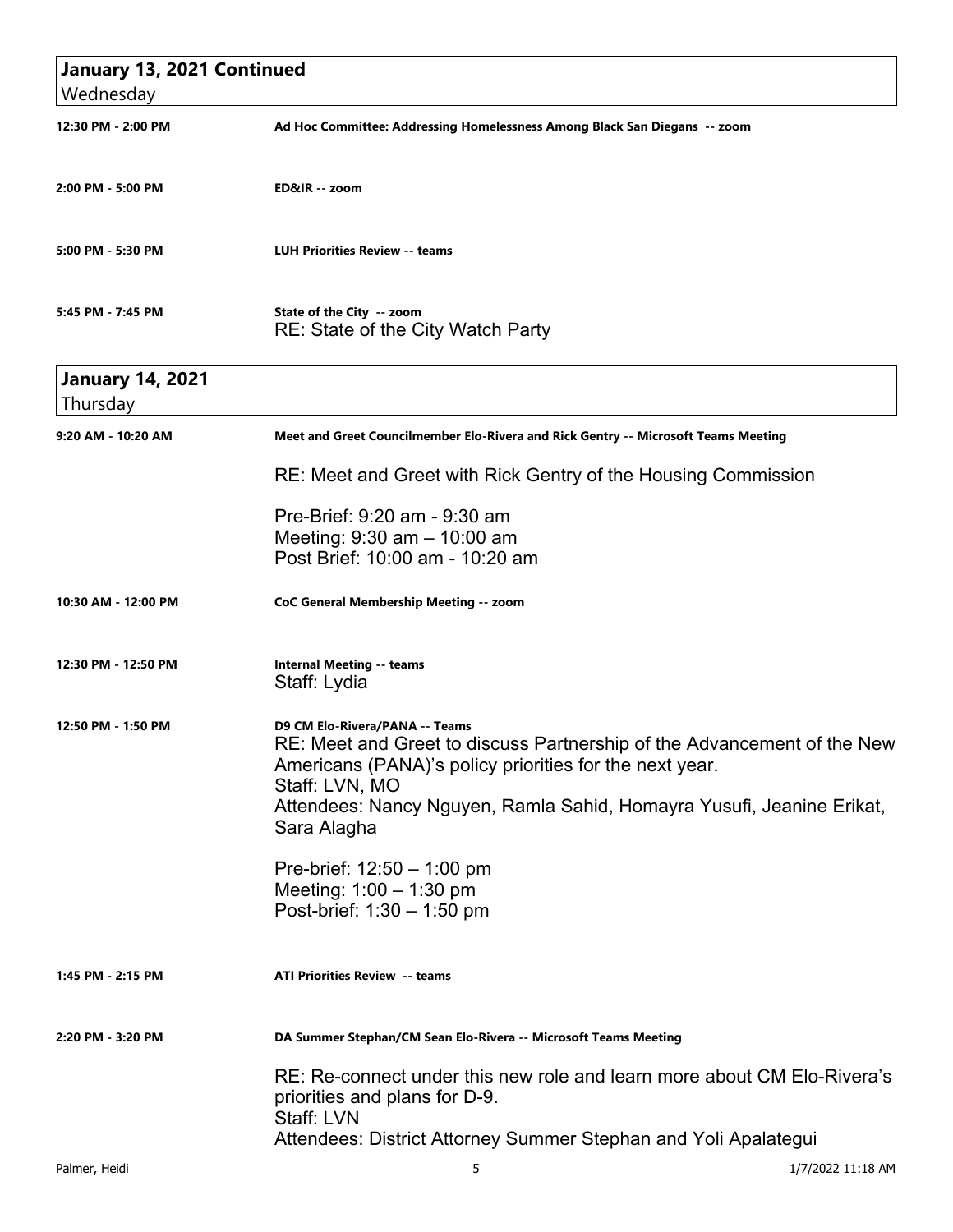| January 14, 2021 Continued |  |
|----------------------------|--|
| Thursday                   |  |

|                                   | Pre-brief: $2:20 - 2:30$ pm<br>Meeting: $2:30 - 3:00$ pm<br>Post-brief: 3:00 -3:20 pm                                                                                                                                                             |
|-----------------------------------|---------------------------------------------------------------------------------------------------------------------------------------------------------------------------------------------------------------------------------------------------|
| 3:30 PM - 6:00 PM                 | Community Listening Sessions: Teralta E/W, Corridor, Mountain View -- zoom<br>Pre: $3:30 - 4:00$ pm<br>Meeting: $4:00 - 6:30$ pm                                                                                                                  |
| <b>January 15, 2021</b><br>Friday |                                                                                                                                                                                                                                                   |
| 8:30 AM - 9:00 AM                 | <b>Discuss Enviro Committee -- Microsoft Teams Meeting</b><br><b>RE: Discuss Committee Scheduling</b>                                                                                                                                             |
| 9:00 AM - 9:30 AM                 | RTFH Ad Hoc Committee Discussion -- Microsoft Teams Meeting<br>RE: Discuss Ad Hoc Committee on Homelessness Among Black San<br>Diegans with Ben, who will staff these meetings and Brett, lead on<br>Homelessness policy.                         |
| 10:30 AM - 11:00 AM               | ATI Priorities Review -- Microsoft Teams Meeting                                                                                                                                                                                                  |
| 11:00 AM - 12:00 PM               | <b>Docket Briefings -- Teams</b><br>RE: Monday and Tuesday Docket briefings for Sean starting 7/9/21. The<br>Docket Briefings are due Thursday COB to be reviewed Fridays at 11am<br>and completed briefings are due by 3pm Friday.<br>Staff: All |
| 1:55 PM - 2:50 PM                 | City of SD Councilmember Sean Elo-Rivera Franchise Touchbase -- teams<br>RE: Franchise Agreement                                                                                                                                                  |
|                                   | Pre: $1:55 - 2:00$ pm<br>Meeting: 2:00 - 2:30 pm<br>Post: 2:30 pm - 2:50 pm                                                                                                                                                                       |
| 2:50 PM - 3:50 PM                 | CM Elo-Rivera - Work Plan for ATI Committee w/CM von Wilpert -- zoom<br>RE: Discuss work plan for ATI                                                                                                                                             |
|                                   | Staff: BM, MR, LVN - opt.                                                                                                                                                                                                                         |
|                                   | Pre: $2:50 - 3:00$ pm<br>Meeting: $3:00 - 3:30$ pm<br>Post: 3:30 pm - 3:50 pm                                                                                                                                                                     |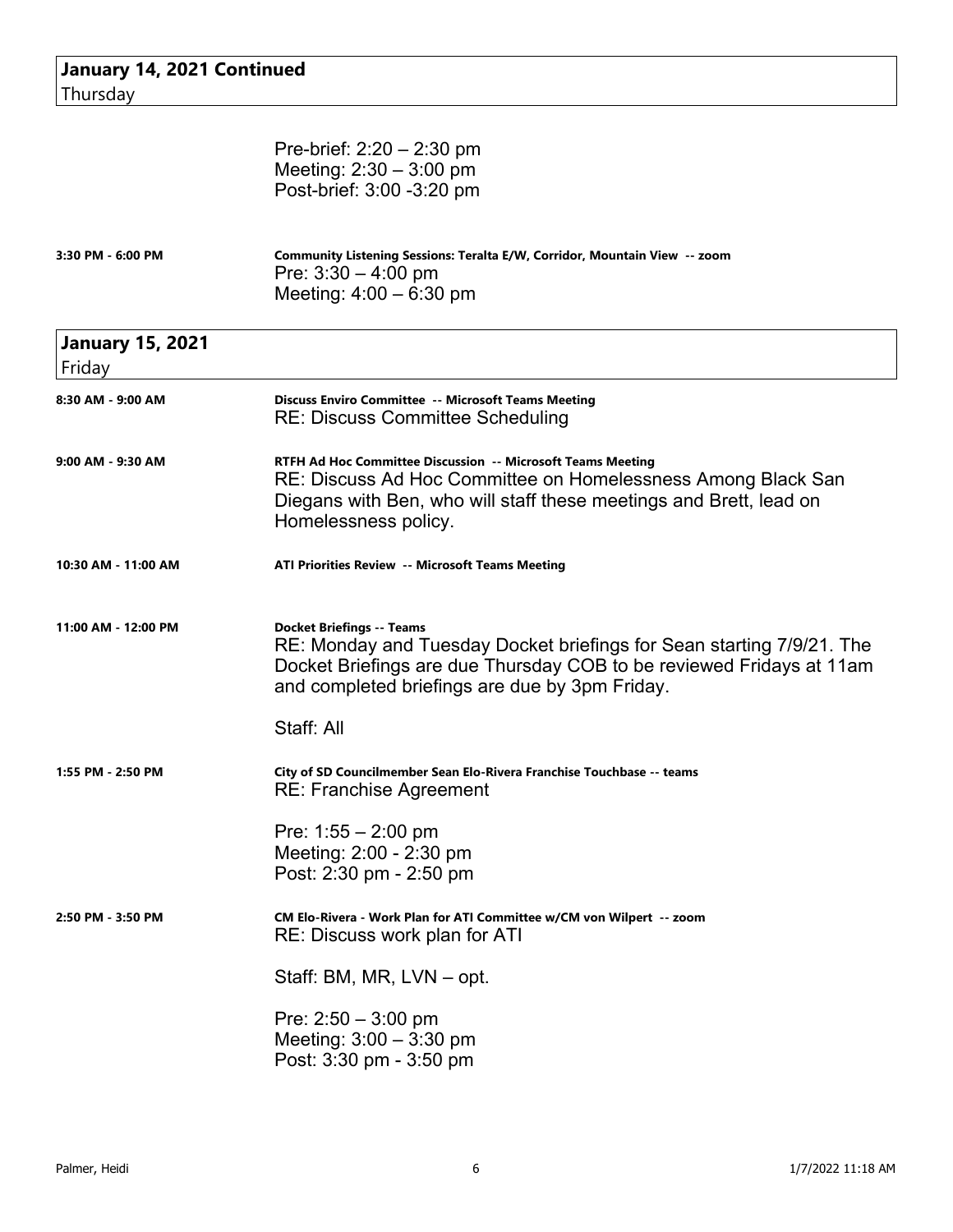# **January 18, 2021**

Monday

**10:00 AM - 11:00 AM SPEAK: 13th Annual San Diego Interfaith Community Event honoring MLK Jr. Day -- zoom**

| <b>January 19, 2021</b>              |                                                                                                                                                              |
|--------------------------------------|--------------------------------------------------------------------------------------------------------------------------------------------------------------|
| Tuesday                              |                                                                                                                                                              |
| All Day                              | <b>Legislative Recess</b>                                                                                                                                    |
| 9:30 AM - 10:00 AM                   | LU&H Briefing -- Microsoft Teams Meeting                                                                                                                     |
|                                      | RE: Review docket items for Land Use & Housing Committee on 1/21<br>Staff: LVN, MR, BW                                                                       |
| 10:00 AM - 11:00 AM                  | Weekly Staff Meeting/Docket Briefing -- zoom                                                                                                                 |
|                                      | RE: Review briefings for Council meeting and discuss pressing items for<br>the week.<br>Staff: All                                                           |
| 12:50 PM - 1:50 PM                   | MTS Palm Trolley Station Progress and Challenges with Board Policy 18 -- zoom<br>Pre: $12:50 - 1:00$ pm<br>Meeting: 1:00 - 1:30 pm<br>Post: $1:30 - 1:50$ pm |
| 1:50 PM - 2:50 PM                    | D9 (Elo-Rivera) I Briefing EMS - RFP -- teams<br>Attendees: Fire Chief Stowell, Kristina Peralta, Jessica Lawrence, Council<br>District 9                    |
|                                      | Pre: $1:50 - 2:00$ pm<br>Meeting: $2:00 - 2:30$ pm<br>Post: $2:30 - 2:50$ pm                                                                                 |
| 4:30 PM - 5:00 PM                    | <b>Internal Meeting -- Microsoft Teams Meeting</b><br><b>RE Convention Center Appt</b>                                                                       |
|                                      | Staff: Maryan                                                                                                                                                |
| <b>January 20, 2021</b><br>Wednesday |                                                                                                                                                              |
| 8:30 AM - 10:00 AM                   | <b>Inauguration Day Watch Party -- zoom</b>                                                                                                                  |
| 10:00 AM - 11:00 AM                  | CM Elo-Rivera & Deacon Jim Vargas Meeting -- teams<br>Meeting: $10:00 - 10:30$ am<br>Post: 10:30 - 11:00 am                                                  |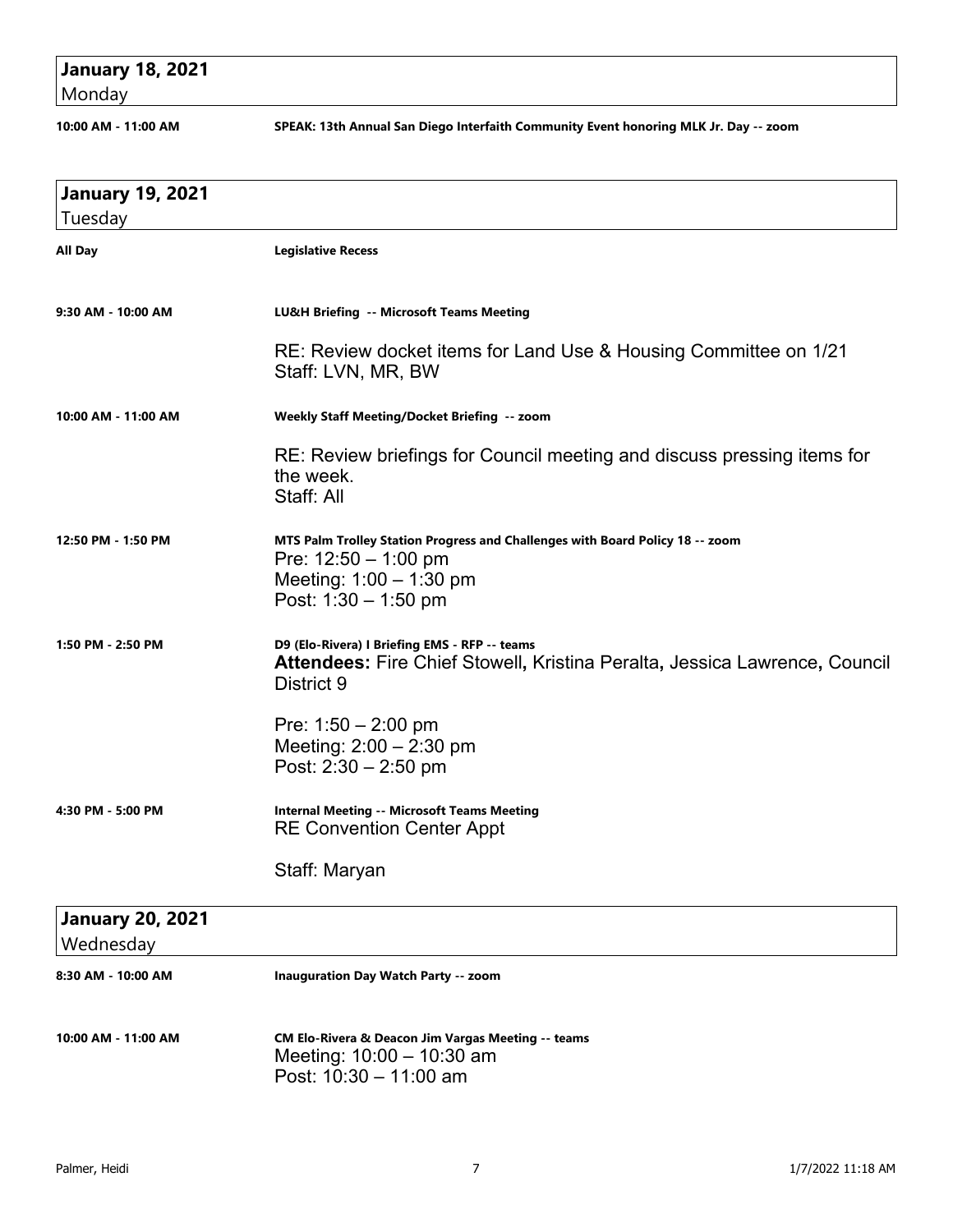| January 20, 2021 Continued<br>Wednesday |                                                                                                                                                                                                                                                                                                                                                                                                                                                                       |
|-----------------------------------------|-----------------------------------------------------------------------------------------------------------------------------------------------------------------------------------------------------------------------------------------------------------------------------------------------------------------------------------------------------------------------------------------------------------------------------------------------------------------------|
| 11:00 AM - 11:30 AM                     | MTS Board Briefing -- Microsoft Teams Meeting                                                                                                                                                                                                                                                                                                                                                                                                                         |
|                                         | RE: Review docket for MTS Board Meeting on 1/21<br>Staff: LVN, MR, JG                                                                                                                                                                                                                                                                                                                                                                                                 |
| 12:50 PM - 1:50 PM                      | PARC -- zoom<br>RE: discuss Parks Master Plan and Recreation Element amendment<br>(Complete Communities Parks component)                                                                                                                                                                                                                                                                                                                                              |
|                                         | Staff: MR, BD                                                                                                                                                                                                                                                                                                                                                                                                                                                         |
|                                         | Pre: $12:50 - 1:00$ pm<br>Meeting: 1:00 -1:30 pm<br>Post: $1:30 - 1:50$ pm                                                                                                                                                                                                                                                                                                                                                                                            |
| 1:50 PM - 2:50 PM                       | Brief CM Elo-Rivera/Brendan Dentino, CD 9 - Storm Water Funding Strategy -- teams<br>RE: Storm Water Funding Strategy scheduled to be presented to the<br>Environment Committee on January 28th                                                                                                                                                                                                                                                                       |
|                                         | Pre: $1:50 - 2:00$ pm<br>Meeting: $2:00 - 2:30$ pm<br>Post: $2:30 - 2:50$ pm                                                                                                                                                                                                                                                                                                                                                                                          |
| 2:50 PM - 3:50 PM                       | CD9 Briefing on: Upcoming AT&I Item- First Amendment to Agreement with Kleinfelder Inc -- Microsoft<br><b>Teams</b><br>RE: Requested by Elif Cetin, Deputy Director, to brief Council District 9<br>Member Sean Elo Rivera and Representative Benjamin Mendoza on<br>subject.                                                                                                                                                                                         |
|                                         | Pre: $2:50 - 3:00$ pm<br>Meeting: $3:00 - 3:30$ pm<br>Post: $3:30 - 3:50$ pm                                                                                                                                                                                                                                                                                                                                                                                          |
| 4:00 PM - 4:30 PM                       | <b>Internal Meeting -- Microsoft Teams Meeting</b><br><b>RE: Enviro Committee</b>                                                                                                                                                                                                                                                                                                                                                                                     |
|                                         | Staff: LVN, BD                                                                                                                                                                                                                                                                                                                                                                                                                                                        |
| 5:00 PM - 6:00 PM                       | Community Listening Sessions - Rolando -- zoom                                                                                                                                                                                                                                                                                                                                                                                                                        |
| 6:00 PM - 7:15 PM                       | California YIMBY Legislative Town Hall with Local Elected Leaders -- zoom<br>RE: Join California YIMBY for a legislative town hall with local elected<br>leaders<br>from around the state. We'll provide a preview of what to expect on<br>housing in the upcoming legislative session, an overview of our policy<br>priorities, and opportunities for you to provide input & suggest housing<br>policy ideas you'd like to see the state pursue in the coming years. |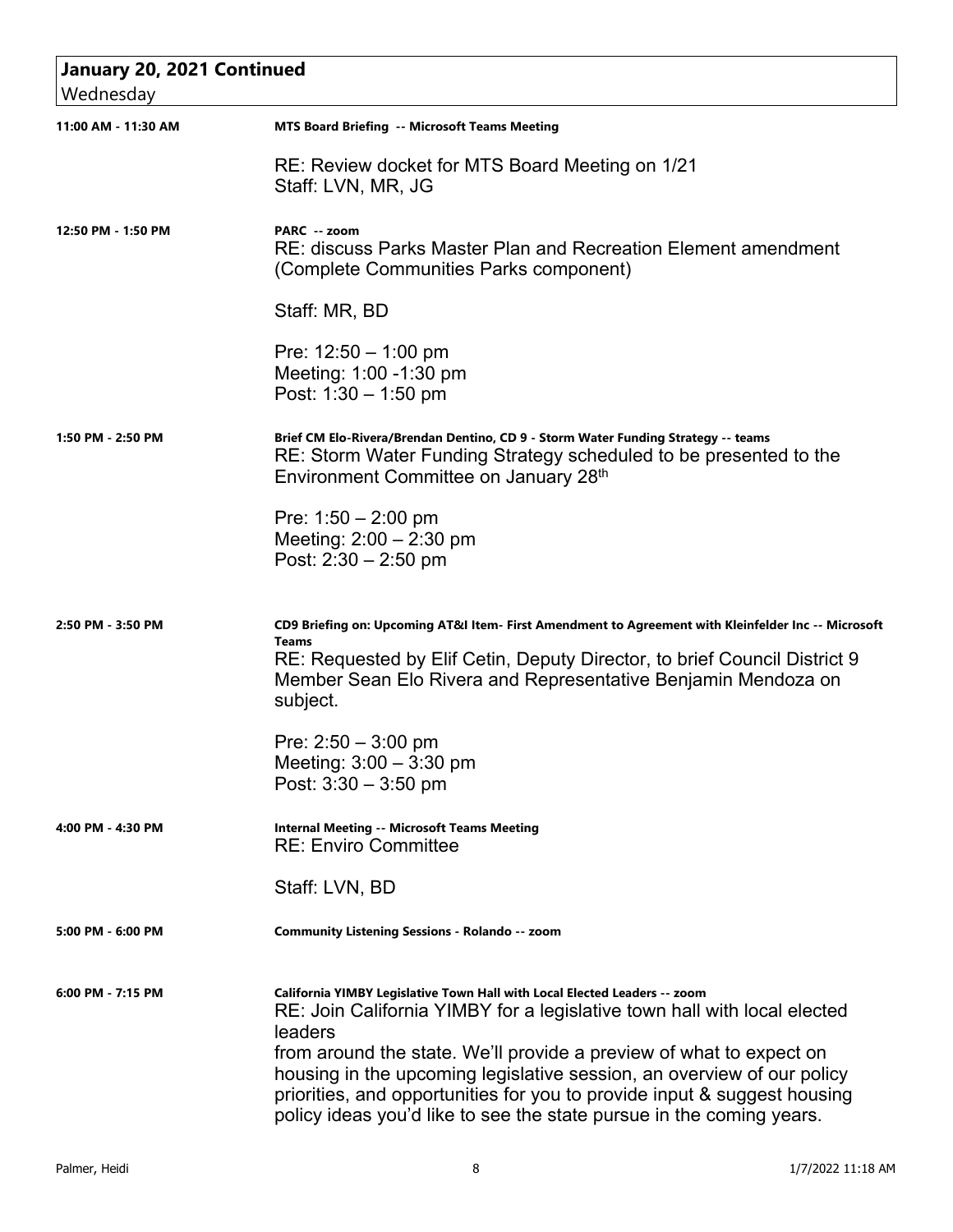| <b>January 21, 2021</b>           |                                                                                                                                                                                                                                                                       |
|-----------------------------------|-----------------------------------------------------------------------------------------------------------------------------------------------------------------------------------------------------------------------------------------------------------------------|
| Thursday                          |                                                                                                                                                                                                                                                                       |
| 9:00 AM - 12:00 PM                | <b>MTS Board Meeting -- webinar</b>                                                                                                                                                                                                                                   |
| 12:00 PM - 1:00 PM                | FW: Ad Hoc Committee Work Plan Discussion -- zoom                                                                                                                                                                                                                     |
| 1:00 PM - 4:00 PM                 | Land Use and Housing Committee -- zoom                                                                                                                                                                                                                                |
| 2:30 PM - 3:00 PM                 | <b>Internal Meeting -- Teams</b><br>RE: eviction moratorium/rental assistance                                                                                                                                                                                         |
|                                   | Staff: Maya, Brett                                                                                                                                                                                                                                                    |
| 4:00 PM - 4:30 PM                 | Enviro Agenda Discussion -- -- Microsoft Teams Meeting<br>RE: Discuss/review the agenda for the upcoming Environment Committee                                                                                                                                        |
| 5:15 PM - 6:15 PM                 | Mayor Todd Gloria -- zoom<br>Re: Franchise Agreement                                                                                                                                                                                                                  |
|                                   | Participants:<br>Mayor Todd Gloria<br>Paola Avila<br><b>CM Elo-Rivera</b><br>Lydia Van Note                                                                                                                                                                           |
|                                   | Pre: $5:15 - 5:30$ pm<br>Meeting: $5:30 - 6:00$ pm<br>Post: $6:00 - 6:15$ pm                                                                                                                                                                                          |
| 6:30 PM - 6:45 PM                 | <b>Internal Meeting -- Microsoft Teams Meeting</b><br>RE: Prep for El Cerrito planning group                                                                                                                                                                          |
|                                   | Staff: Maryan                                                                                                                                                                                                                                                         |
| <b>January 22, 2021</b><br>Friday |                                                                                                                                                                                                                                                                       |
| 10:00 AM - 10:30 AM               | CD9 Briefing on: Upcoming AT&I Item- CIP Outlook -- Microsoft Teams Meeting<br>RE: Requested Mark Nassar, Deputy Director, to brief Council District 9<br>Member Sean Elo-Rivera, Deputy Policy Maya Rosas and Council<br>Representative Benjamin Mendoza on subject. |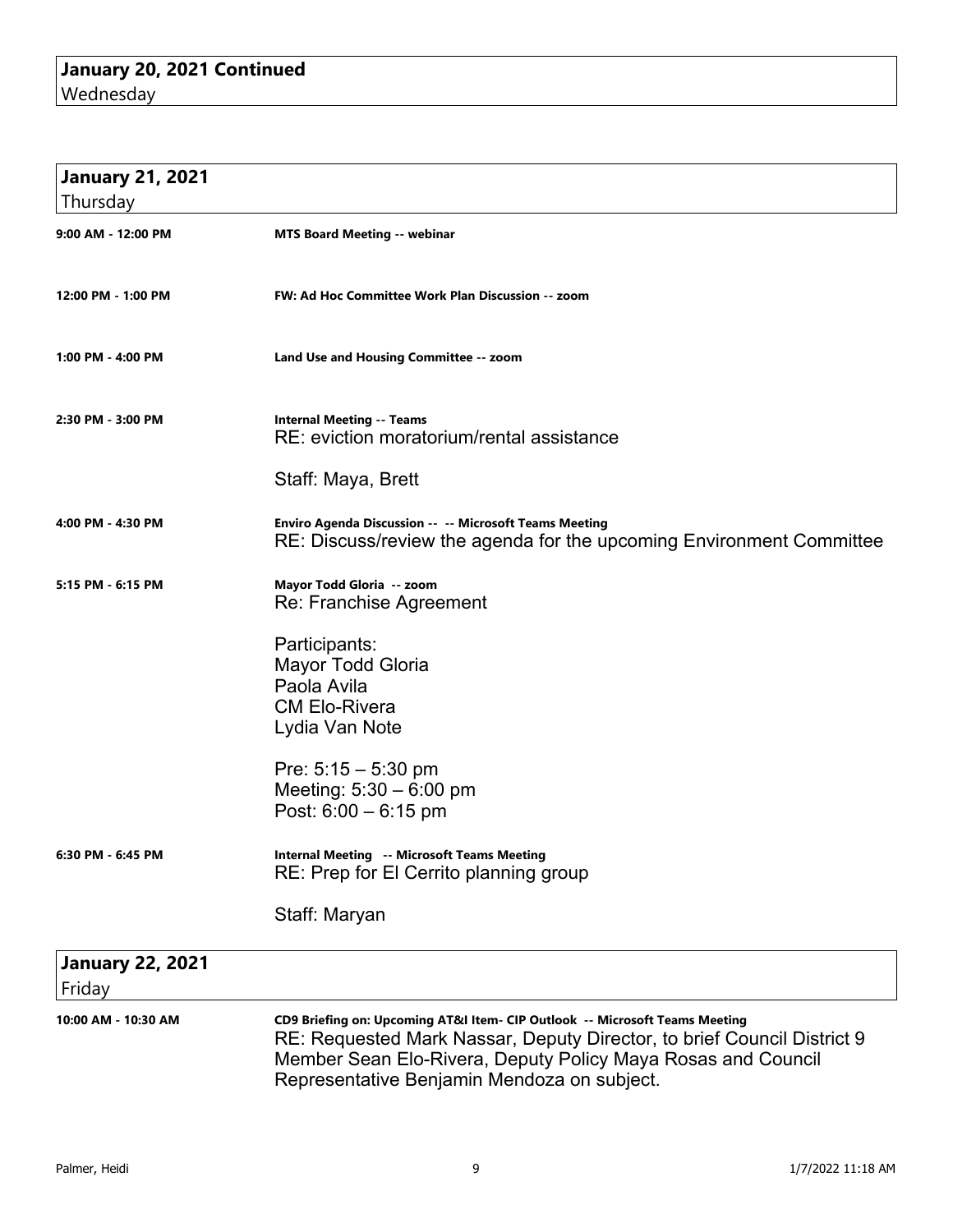| <b>January 22, 2021 Continued</b> |                                                                                                                                                                                                                                                                                                                                                                                                                      |
|-----------------------------------|----------------------------------------------------------------------------------------------------------------------------------------------------------------------------------------------------------------------------------------------------------------------------------------------------------------------------------------------------------------------------------------------------------------------|
| Friday                            |                                                                                                                                                                                                                                                                                                                                                                                                                      |
| 10:30 AM - 11:00 AM               | District 9 PFFA Briefing Series 2021 Lease Revenue Bonds -- teams<br>RE: This meeting is for a briefing on a PFFA action item regarding<br>Authorization for the issuance of Public Facilities Financing Authority of the<br>City of San Diego Lease Revenue Bonds that is expected to be presented<br>on January 26th. Debt Management Staff will provide powerpoint slides<br>prior to the meeting for discussion. |
| 11:00 AM - 12:00 PM               | <b>Docket Briefings -- Teams</b>                                                                                                                                                                                                                                                                                                                                                                                     |
|                                   | RE: Monday and Tuesday Docket briefings for Sean starting 7/9/21. The<br>Docket Briefings are due Thursday COB to be reviewed Fridays at 11am<br>and completed briefings are due by 3pm Friday.                                                                                                                                                                                                                      |
|                                   | Staff: All                                                                                                                                                                                                                                                                                                                                                                                                           |
| 11:50 AM - 12:30 PM               | SPEAK: ABC10 Interview -- Teams/Zoom<br>RE: Rent Registry item listed in LUH Priorities Memo                                                                                                                                                                                                                                                                                                                         |
|                                   | Staff: BG                                                                                                                                                                                                                                                                                                                                                                                                            |
|                                   | Pre: $11:50 - 12:00$ pm<br>Interview: 12:00 -12:15 pm<br>Post: $12:15 - 12:30$ pm                                                                                                                                                                                                                                                                                                                                    |
| 12:50 PM - 2:50 PM                | Meet and Greet with Personnel Director - Doug Edwards and Meet & Greet   CM Elo-Rivera -- teams<br>Pre: $12:50 - 1:00$ pm<br>Meeting 1 with Personnel: 1:00 -1:30 pm<br>Meeting 2 with COO: $1:30 - 2:00$ pm<br>Post: $2:30 - 2:50$ pm                                                                                                                                                                               |
| 3:20 PM - 4:20 PM                 | CD 9 Briefing I Operation Shelter to Home Extension -- teams<br>RE: discuss Operation Shelter to Home and receive a briefing on the item<br>that is scheduled to come before Council next week in order to authorize<br>funding through March. Keely Halsey, Homelessness Strategies, and<br>Christina Bibler, Economic Development, would be available to provide<br>information and take questions and feedback    |
|                                   | Participants: Councilmember Elo-Rivera; Jessica Lawrence; Keely Halsey,<br><b>Christina Bibler</b>                                                                                                                                                                                                                                                                                                                   |
|                                   | Pre: $3:20 - 3:30$ pm<br>Meeting: $3:30 - 4:00$ pm<br>Post: $4:00 - 4:20$ pm                                                                                                                                                                                                                                                                                                                                         |
| <b>January 23, 2021</b>           |                                                                                                                                                                                                                                                                                                                                                                                                                      |

Saturday

**12:00 PM - 3:00 PM Franchise Agreement Forum -- zoom**

Staff: ALL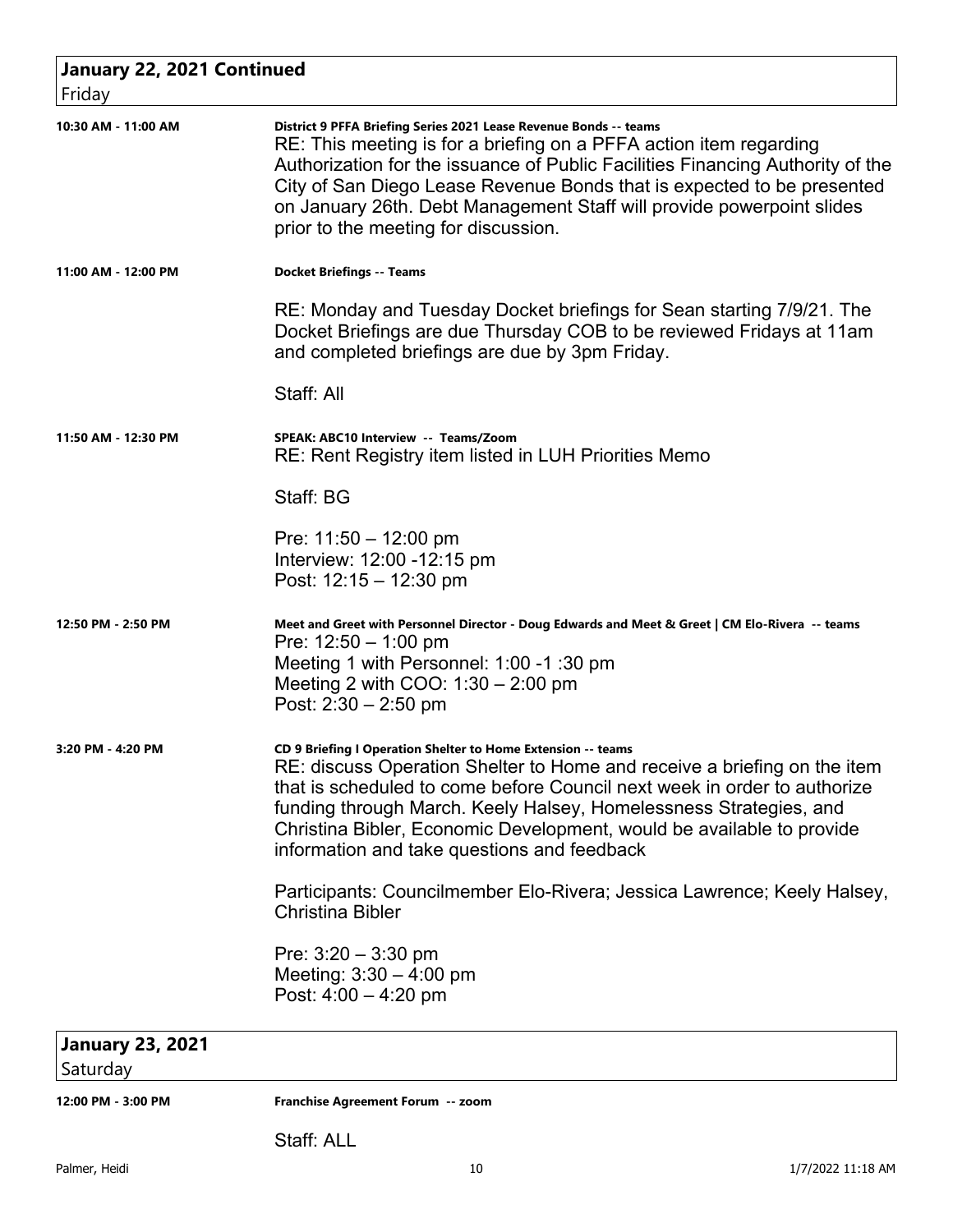| January 23, 2021 Continued<br>Saturday |                                                                                                                                                                                                                                                   |
|----------------------------------------|---------------------------------------------------------------------------------------------------------------------------------------------------------------------------------------------------------------------------------------------------|
| <b>January 24, 2021</b><br>Sunday      |                                                                                                                                                                                                                                                   |
| 10:00 AM - 10:30 AM                    | Drive Thru Sock Drive for the Homeless -- 1149 Camino De La Reina, San Diego, CA 92108<br>Event lasted from $10:00$ am $-5:00$ pm                                                                                                                 |
| <b>January 25, 2021</b><br>Monday      |                                                                                                                                                                                                                                                   |
| 7:30 AM - 8:00 AM                      | Councilmember Elo-Rivera - Council Briefing for January 26, 2021 Closed Session Item -- zoom                                                                                                                                                      |
| 8:00 AM - 8:30 AM                      | D9 CM Elo-Rivera and Alberto Velasquez -- - Microsoft Teams Meeting<br>Re: Discuss potential appointment to Convention Center Board                                                                                                               |
|                                        | Staff: Maryan Osman                                                                                                                                                                                                                               |
| 8:30 AM - 9:00 AM                      | CD 9 Briefing I Operation Shelter to Home Extension -- Microsoft Teams Meeting                                                                                                                                                                    |
|                                        | <b>RE: Continued discussion</b>                                                                                                                                                                                                                   |
|                                        | Participants: Councilmember Elo-Rivera; Jessica Lawrence; Keely Halsey;<br><b>Christina Bibler</b>                                                                                                                                                |
| 9:00 AM - 10:00 AM                     | <b>TAC Chair Briefing -- webinar</b>                                                                                                                                                                                                              |
| 10:00 AM - 11:30 AM                    | Weekly Staff Meeting/Docket Briefing -- zoom<br>RE: Review briefings for Council meeting and discuss pressing items for<br>the week. Adding in 30 mins for a debrief from the Saturday event.                                                     |
|                                        | Staff: All                                                                                                                                                                                                                                        |
| 11:20 AM - 12:10 PM                    | Get Acquainted Meeting with Councilmember Elo-Rivera, Julie Coker, Kerri Kapich, Colleen Anderson &<br>Daniel Kuperschmid Daniel Kuperschmid -- Teams<br>Pre: $11:20 - 11:30$ am<br>Meeting: 11:30 - 12:00 pm<br>Post: $12:00 - 12:10 \text{ pm}$ |
| 12:50 PM - 1:50 PM                     | Downtown San Diego Partnership -- teams<br>Pre: $12:50 - 1:00$ pm<br>Meeting: $1:00 - 1:30$ pm<br>Post: $1:30 - 1:50$ pm                                                                                                                          |
| 1:50 PM - 2:50 PM                      | SD Coastkeeper -- teams<br>Pre: $1:50 - 2:00$ pm<br>Meeting: $2:00 - 2:30$ pm<br>Post: $2:30 - 2:50$ pm                                                                                                                                           |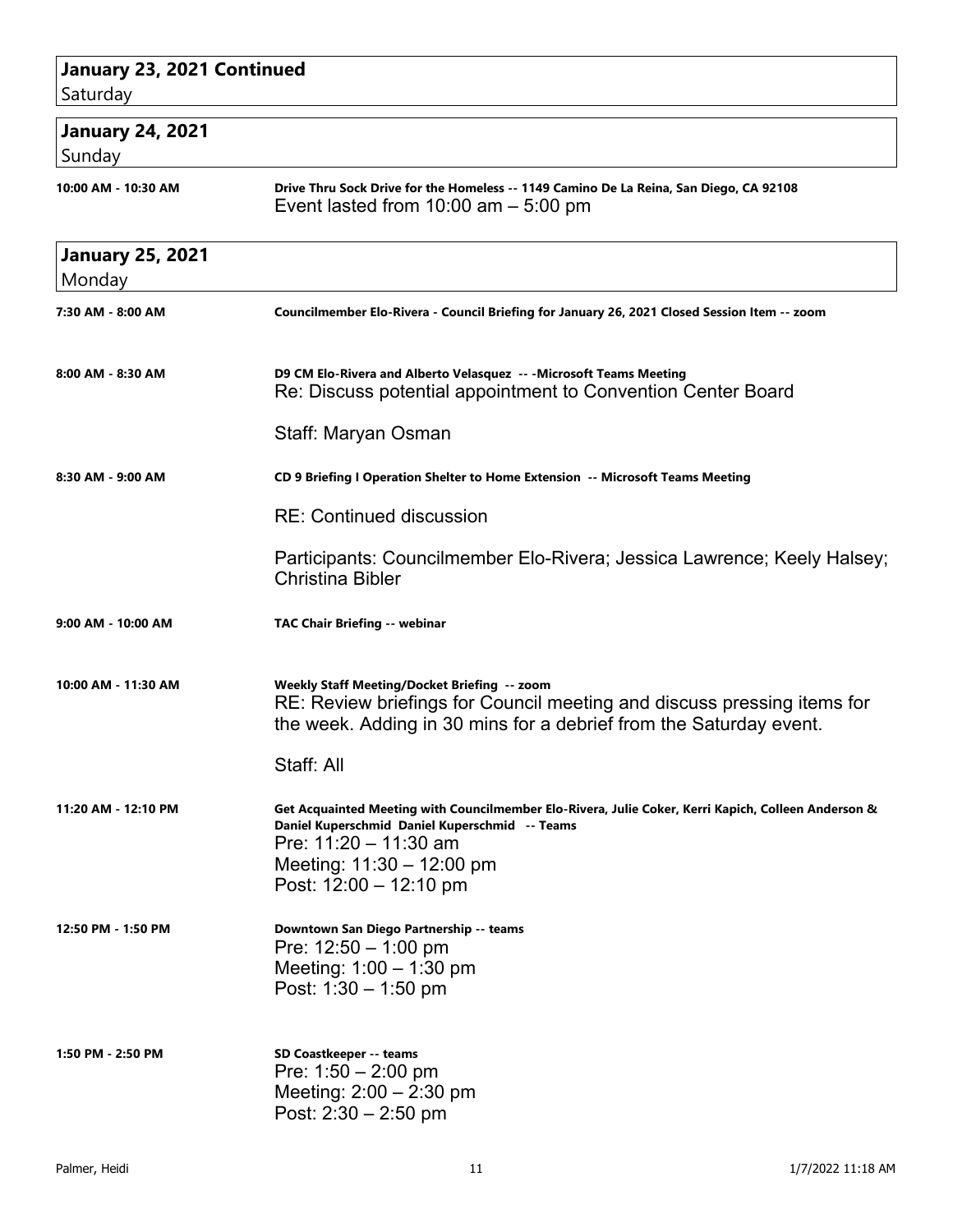| January 25, 2021 Continued<br>Monday |                                                                                                                                                     |
|--------------------------------------|-----------------------------------------------------------------------------------------------------------------------------------------------------|
| 2:50 PM - 3:45 PM                    | Monthly Meeting between CP Campbell and CM Sean Elo-Rivera -- teams<br>Pre: $2:50 - 3:00$ pm<br>Meeting: $3:00 - 3:30$ pm<br>Post: $3:30 - 3:45$ pm |
| 3:45 PM - 6:15 PM                    | Community Listening Sessions: Azalea, Hollywood, and Fairmont Parks -- zoom<br>Pre: $3:45 - 4:00$ pm<br>Meeting: $4:00 - 6:30$ pm                   |
| <b>January 26, 2021</b><br>Tuesday   |                                                                                                                                                     |
| 9:00 AM - 11:00 AM                   | <b>CLOSED SESSION -- teams</b>                                                                                                                      |
| 11:00 AM - 2:00 PM                   | Council/HA/PFFA -- zoom                                                                                                                             |
| 4:00 PM - 4:30 PM                    | <b>ATI Docket Briefing -- teams</b>                                                                                                                 |
| 4:30 PM - 5:00 PM                    | <b>MTS Taxicab Briefing -- Microsoft Teams Meeting</b><br>RE: Review docket items for the MTS Taxicab Committee Meeting on 1/27                     |
|                                      | Staff: LVN, MR, JG                                                                                                                                  |
| <b>January 27, 2021</b><br>Wednesday |                                                                                                                                                     |
| 8:20 AM - 9:20 AM                    | <b>Engineering Dept Briefing -- Microsoft Teams Meeting</b>                                                                                         |
|                                      | RE: City Heights Swimming Pool Construction Schedule Update                                                                                         |
|                                      | Pre: $8:20 - 8:30$ am<br>Meeting: 8:30 - 9:00 am<br>Post: 9:00 - 9:20 am                                                                            |
| 10:00 AM - 12:00 PM                  | MTS Taxicab Administration Committee (TAC) -- webinar                                                                                               |
| 1:00 PM - 2:00 PM                    | <b>ENVIRO Docket Briefing -- teams</b>                                                                                                              |
| 2:00 PM - 5:00 PM                    | Active Transportation and Infrastructure Committee -- zoom                                                                                          |
| 6:00 PM - 6:45 PM                    | Monthly w/ Mayor Todd Gloria -- zoom                                                                                                                |
|                                      | Participants:<br>Mayor Todd Gloria                                                                                                                  |